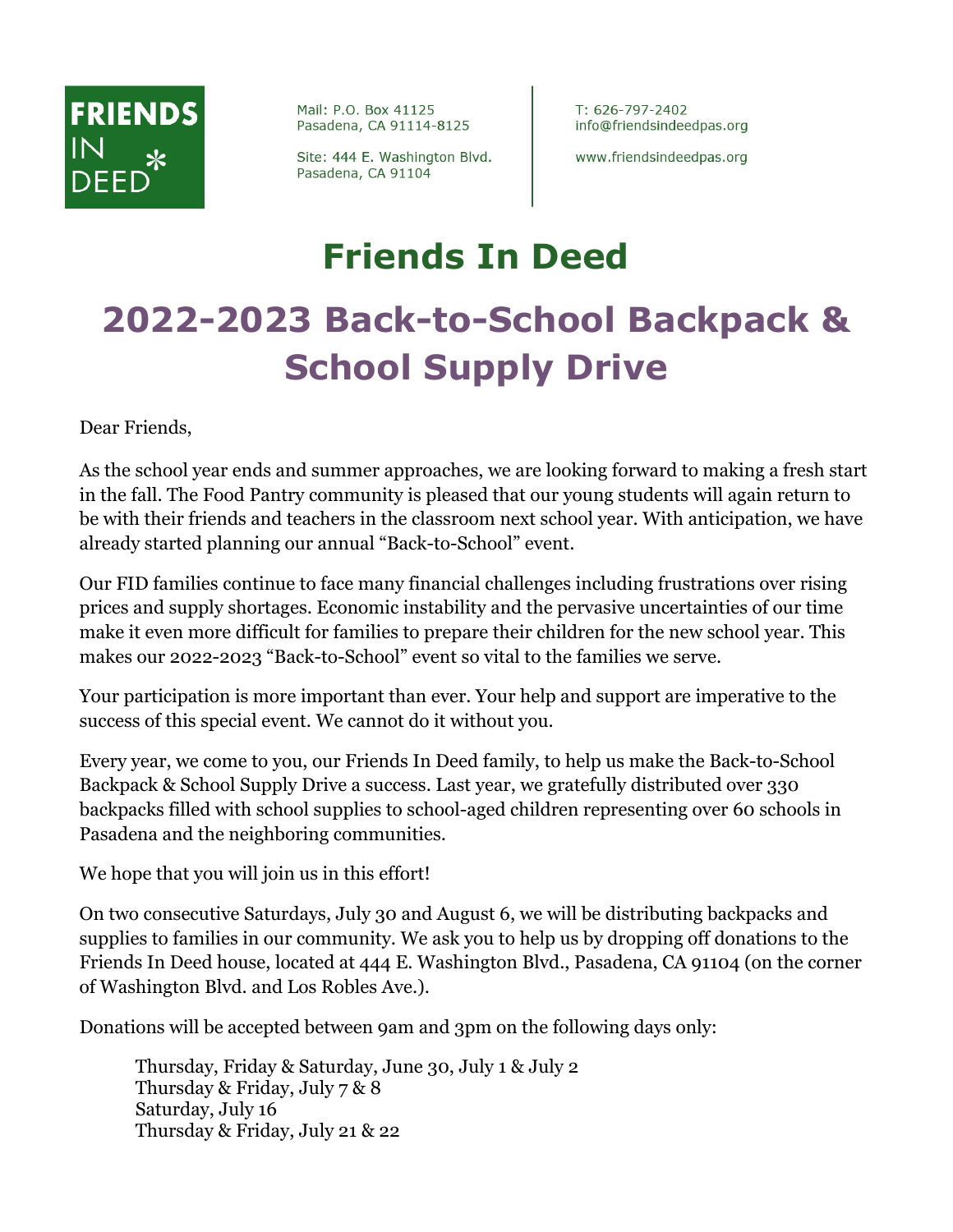Please note that Friends In Deed will be closed for summer break from Saturday, July 9 through Friday, July 15. No deliveries will be accepted during that time.

The drop off schedule is a little different this year, so please reach out to Tim, timn@friendsindeedpas.org or Stacey, staceyc@friendsindeedpas.org, via email or give them a call at 626-797-6072 if you have any questions.

If you would like to support this event, here are some things to consider:

- 1. **Please avoid all red and all blue backpacks. This is very important to our schools.**
- 2. Backpacks should be sturdy enough to handle the rigors of a student's day and the tremendous supply of books students heft around, especially high school students.
- 3. The school supplies needed are recommended by the Pasadena/Altadena area schools and the list is included below.
- 4. Empty backpacks and school supplies must be delivered to Friends In Deed, by Friday, July 22, 2022 in order to be included in the distribution.

Again, if you have any questions, please contact Tim timn@friendsindeedpas.org or Stacey staceyc@friendsindeedpas.org via email or phone 626-797-6072. Thank you for helping us ensure that the students in our community have a great start to the upcoming school year.

In service and with gratitude,

falm fin Gost

Rabbi Joshua Levine Grater Tim Nistler

 $\overline{\mathcal{I}}$  on  $\mathcal{N}$  and  $\mathcal{N}$ 

Executive Director Director Director Director of The Food Pantry

## $\mathbf{\mathcal{X}}$  Doing together what we cannot do alone

Friends In Deed is a DBA of The FID Group, formerly Ecumenical Council of Pasadena Area Congregations, a 501(c)(3) nonprofit organization. Donations are tax-deductible to the extent allowed by law. Tax ID: 95-1644608. We respect your privacy.